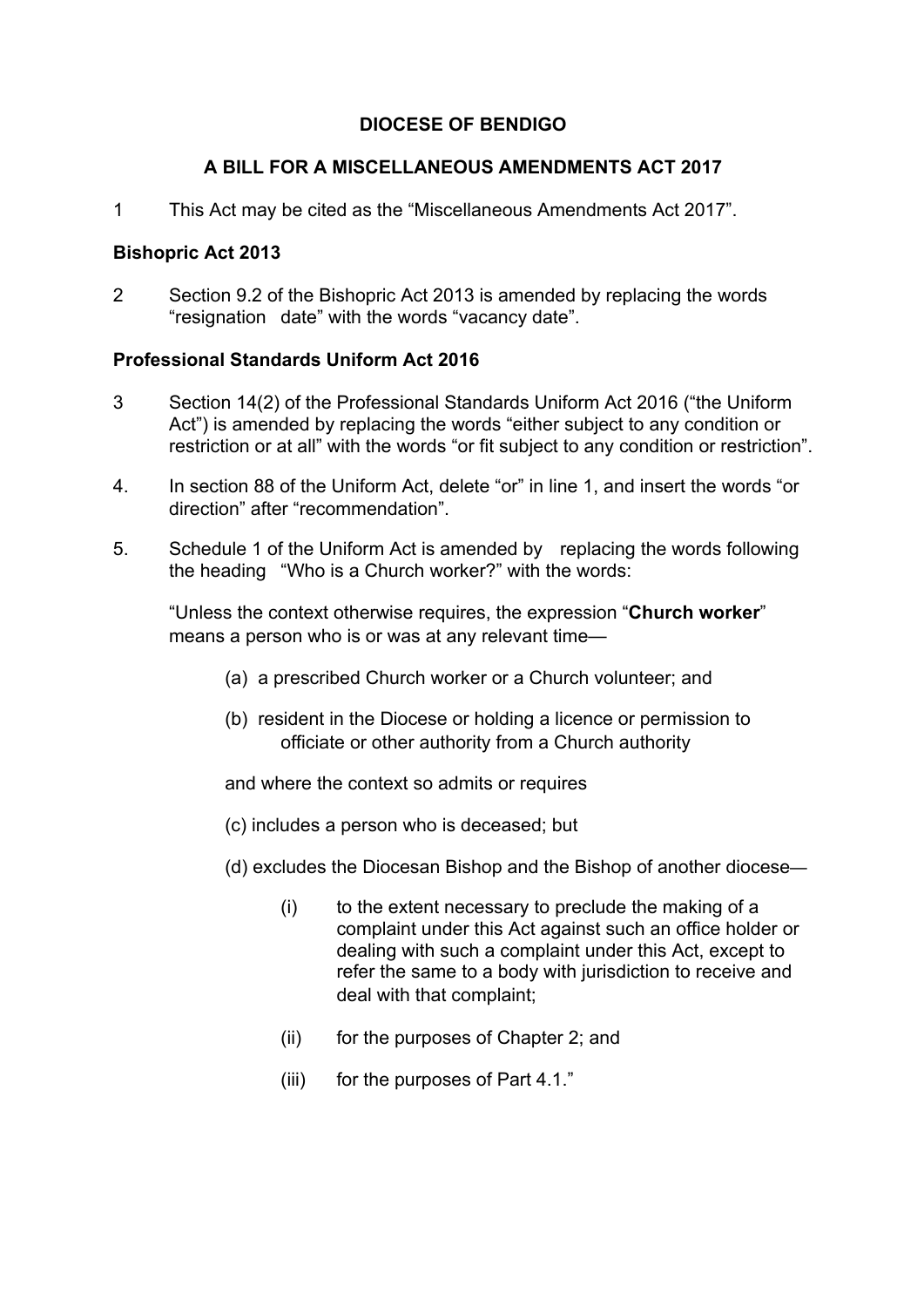# **Council of the Diocese Act 2016**

- 6. Section 22.1 of the Council of the Diocese Act 2016 is deleted and replaced as follows:
	- "22.1 The Council shall have the power to assent by resolution to a General Synod bill complying with the procedure described in subsection 28A(2) and 28A(3) of the Constitution."

## **Parish Appointments Act**

- 7. Section 9 of the Parish Appointments Act is deleted and replaced as follows:
	- "9. (1) An annual parish meeting shall elect:
		- (a) three parochial members; and
		- (b) two supplementary parochial members

who shall be at least 18 years of age and shall be communicant parishioners of the parish.

- (2) The term of a person appointed according to section 9(1) is for three years, ending at the third annual parish meeting after their election.
- 8. The amendment to section 9 of the Parish Appointments Act shall take effect at annual parish meetings occurring in 2018.

# **Synod Act**

9. Section 11(d) of the Synod Act is repealed and replaced by the words:

"two representatives of each parish and authorized congregation elected or appointed in accordance with this Act; and"

### **General**

- 10. The Acts listed in Schedule 1 are hereby repealed.
- 11. This Act commences on the date of assent.